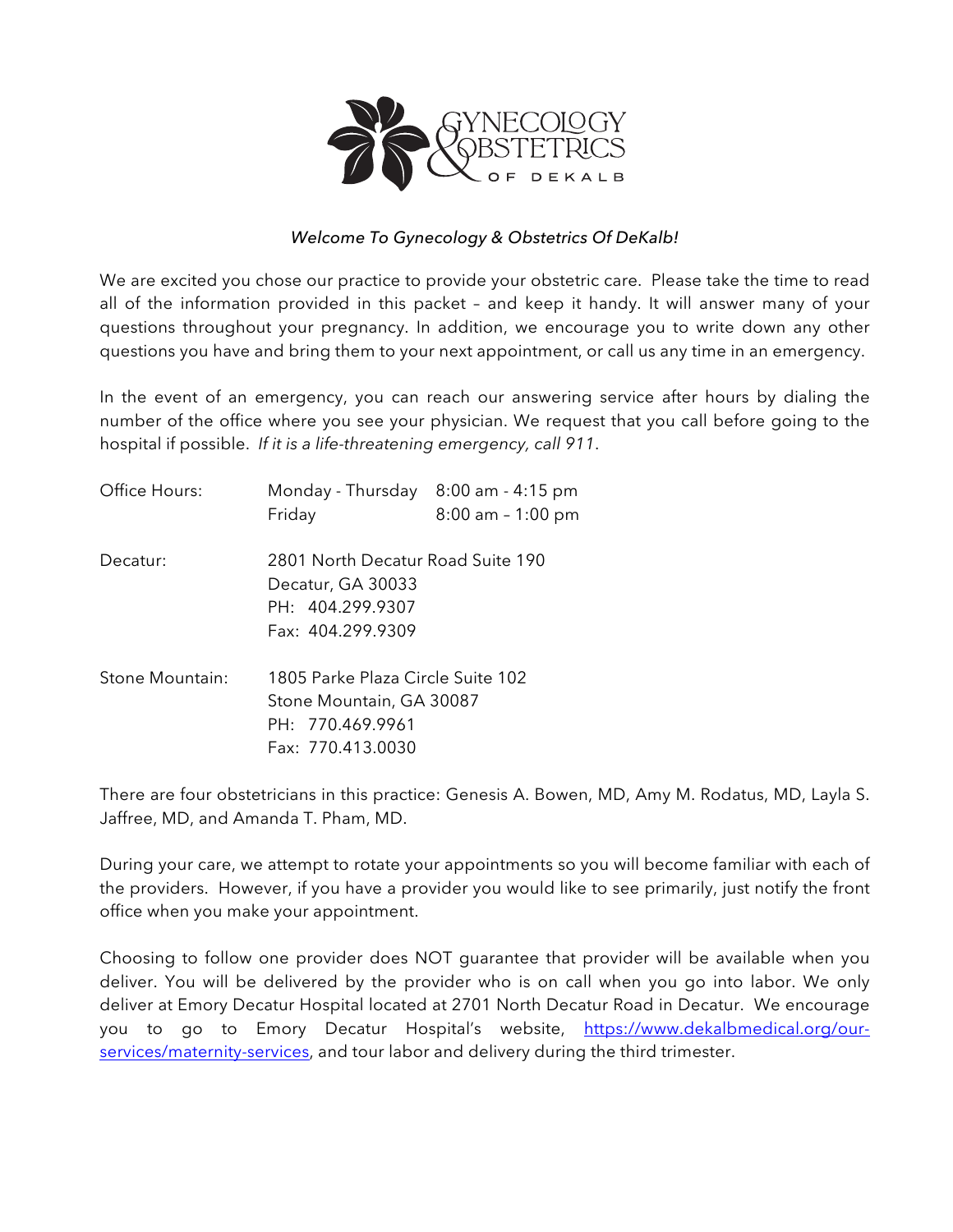## Office Visits

A normal gestational period consists of 40 weeks past the first day of your last menstrual cycle. Generally, we will see you every four weeks until you are 30 weeks gestation. Between 30 and 36 weeks, we will see you every two weeks. Then, starting at 36 weeks, we will see you every week until you deliver. If you are at high risk, or develop a problem during your pregnancy, more frequent appointments may be necessary.

You may also need to see a specialist during your pregnancy. Sometimes this is a single visit for consultation, or you may have to see them for the entire course of your pregnancy. Typically, we refer patients to Atlanta Maternal Fetal Medicine, Atlanta Perinatal Associates or Emory Perinatology.

Common reasons to see a specialist include:

- If you chose to have first trimester or nuchal translucency screening.
- If you will be older than age 35 at the time of your delivery.
- If you have any high-risk issues associated with your pregnancy such as (but not limited to) diabetes, high blood pressure, liver or kidney disease, preeclampsia, history of preterm deliveries, thyroid disease, etc.

It is important for your health and the health of your baby that you maintain follow-up care with the specialist as instructed.

#### Initial Visit/OB Work Up:

- Complete history
- Complete physical
- Lab tests: blood type, Rh factor, antibody screen, RPR (syphilis), CBC (complete blood count), rubella, Hepatitis B, HIV, Sickle cell, pap smear, gonorrhea, chlamydia and urinalysis

Subsequent Visits:

- Urinalysis
- Weight
- Blood Pressure
- Fundal height measurement (>20 weeks)
- Fetal heart tones (>12 weeks)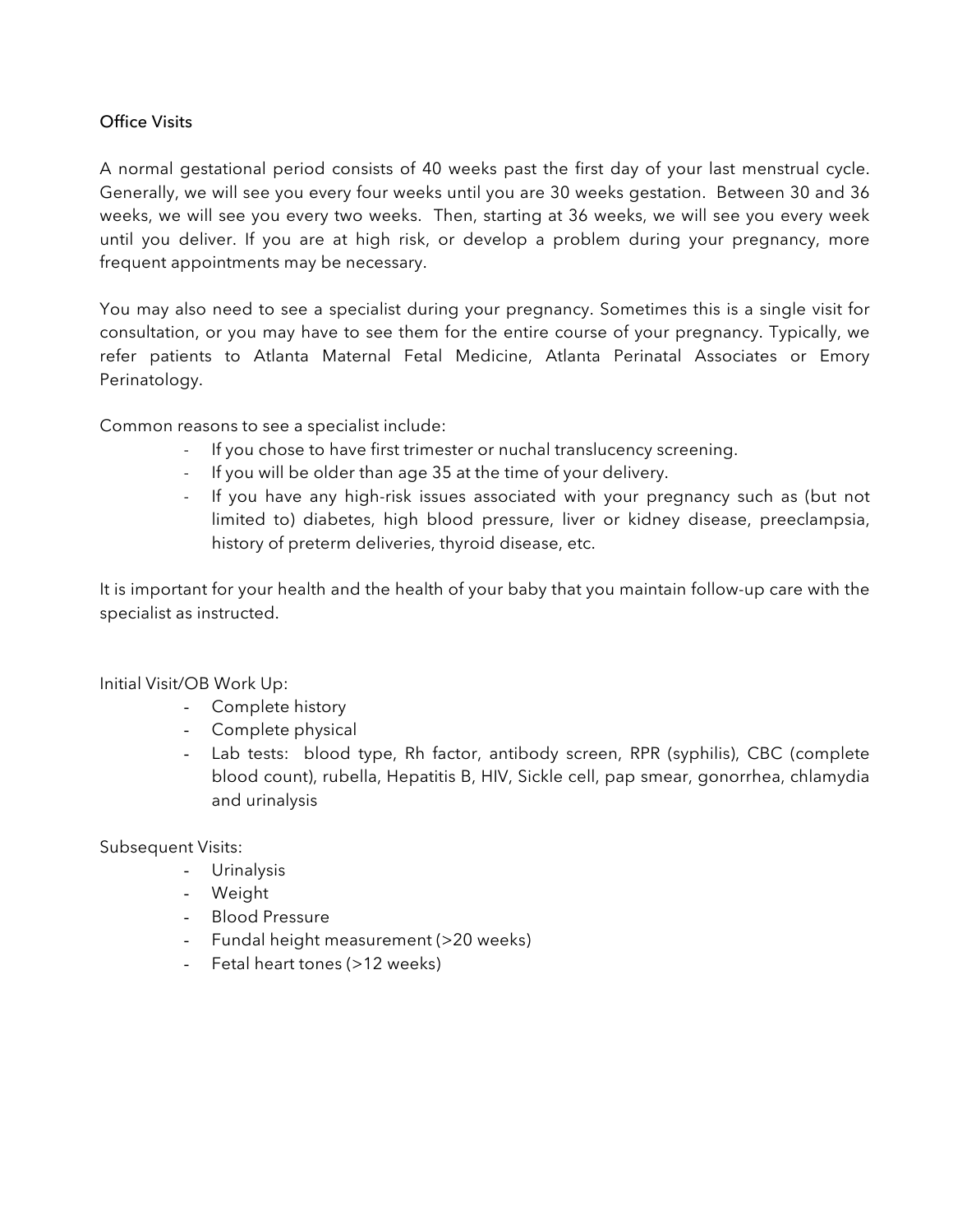## Additional Optional and Routine Tests

Cell-free DNA/Panorama (optional): Designed to screen for chromosomal abnormalities. This test can be done as early as 10 weeks. It is non-invasive and detects fetal cells that have crossed into the maternal blood stream.

AFP Quad Screen (optional): Offered between 15-20 weeks to screen for increased risk of spinal cord problems (spina bifida), Down syndrome and Trisomy 18.

Nuchal Translucency (NT) (optional): Offered between 11-13 weeks to measure a fluid-filled space in the back of a developing fetus' neck. Extra fluid in this space can mean a fetus is at higher risk for certain birth defects. This test is performed at an outside facility.

First/Sequential Screen (optional): Offered between 11-13 weeks. This test consists of blood work to determine if the fetus is at higher risk for certain birth defects (Down syndrome) and is performed in conjunction with the nuchal translucency test. This test is performed at an outside facility.

Amniocentesis (optional): Offered between 16-21 weeks to determine the genetic makeup of the baby. It is usually done on women who are greater than age 35 at delivery, have a family history of genetic abnormalities, or are at increased risk for genetic disorders. It can also be done late in pregnancy to determine if the baby's lungs are mature when early delivery is indicated.

Carrier Screening (optional): This test reveals if the patient is a carrier for conditions including cystic fibrosis, spinal muscular atrophy, Duchene muscular dystrophy and Fragile X. (If results are positive, testing is offered for your partner.)

Diabetes Screen (One-Hour Glucose Tolerance Test) (routine): Done between 24-28 weeks to screen for gestational diabetes. In cases where a patient is at higher risk for gestational diabetes, an earlier screening test may be needed as well. The test requires drinking a glucose solution and having blood drawn an hour later. This test is only a screen. If the one-hour test is elevated, a three-hour test will be performed to confirm the diagnosis of gestational diabetes.

Anemia Screen (routine): Done with initial labs and again between 24-28 weeks. If hemoglobin is low, iron supplements will be necessary in addition to prenatal vitamins.

GBS Vaginal Culture (routine): Done between 35-37 weeks to identify women who are positive for group B strep, which is a bacteria normally found in the vagina of approximately 40% of all women. If the culture is positive, it is routine to receive antibiotics during labor to protect the baby from the bacteria.

Antibody Screen (for Rh Negative patients only): This is a special test done at 24 weeks on mothers with Rh negative blood. You will receive a RhoGAM injection at 28 weeks and when you deliver.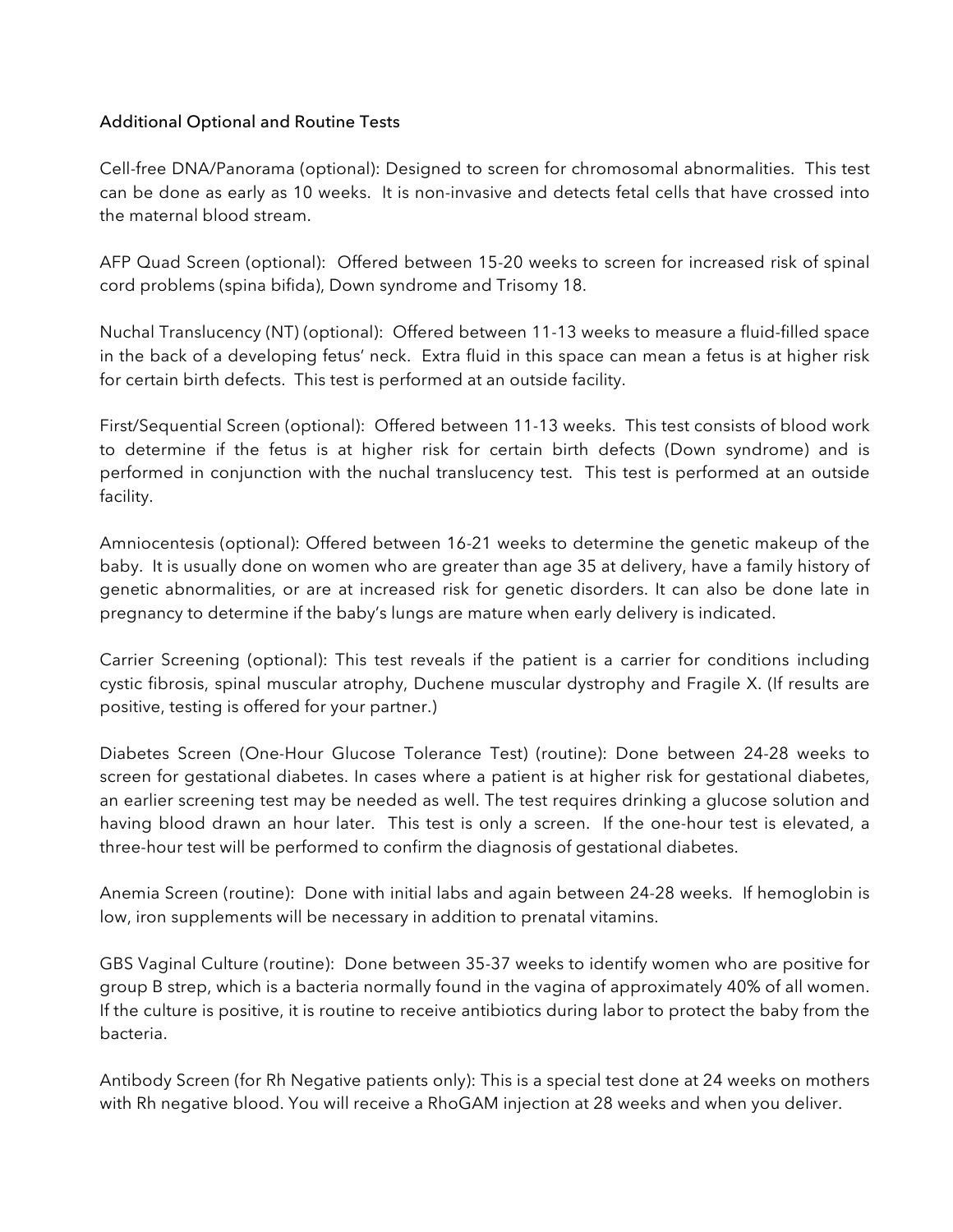Ultrasound/Sonogram (routine): Done between 18-20 weeks to examine fetal anatomy. Additional ultrasounds may be necessary if medically indicated.

# Patient Confidentiality

Unless we receive written permission, by law we are not allowed to release any information about you, your care, test results, or medications you are on to any person except you. Pease keep this in mind when asking someone to call our office regarding information about your care.

# Pregnancy Care

The following are expert recommendations for common questions and topics that come up during pregnancy.

## Prenatal Vitamins

Pregnant women should consume the following each day through diet or supplements:

- Folic acid 400–800 micrograms (until the end of the first trimester)
- Iron 30 mg (or be screened for anemia)
- Vitamin D 600 international units
- Calcium 1,000 mg

## Nutrition and Weight Gain

Pregnant women should eat a healthy, well-balanced diet and typically should increase their caloric intake by a small amount (350–450 calories per day).

- Underweight (BMI < 18.5) should gain 28-40 pounds
- Normal weight (BMI 18.5-24.9) should gain 25-35 pounds
- Overweight (BMI 25-29.9) should gain 15-25 pounds
- Obese (BMI 30.0 or more) should gain 11-20 pounds

## Alcohol

Although current data suggests that consumption of small amounts of alcohol during pregnancy (less than seven to nine drinks a week) does not appear to be harmful to the fetus, the exact threshold between safe and unsafe, if it exists, is unknown. Therefore, alcohol should be avoided.

## Artificial Sweeteners

Artificial sweeteners can be used in pregnancy. Data regarding saccharin are conflicting and low (typical) consumption is likely safe.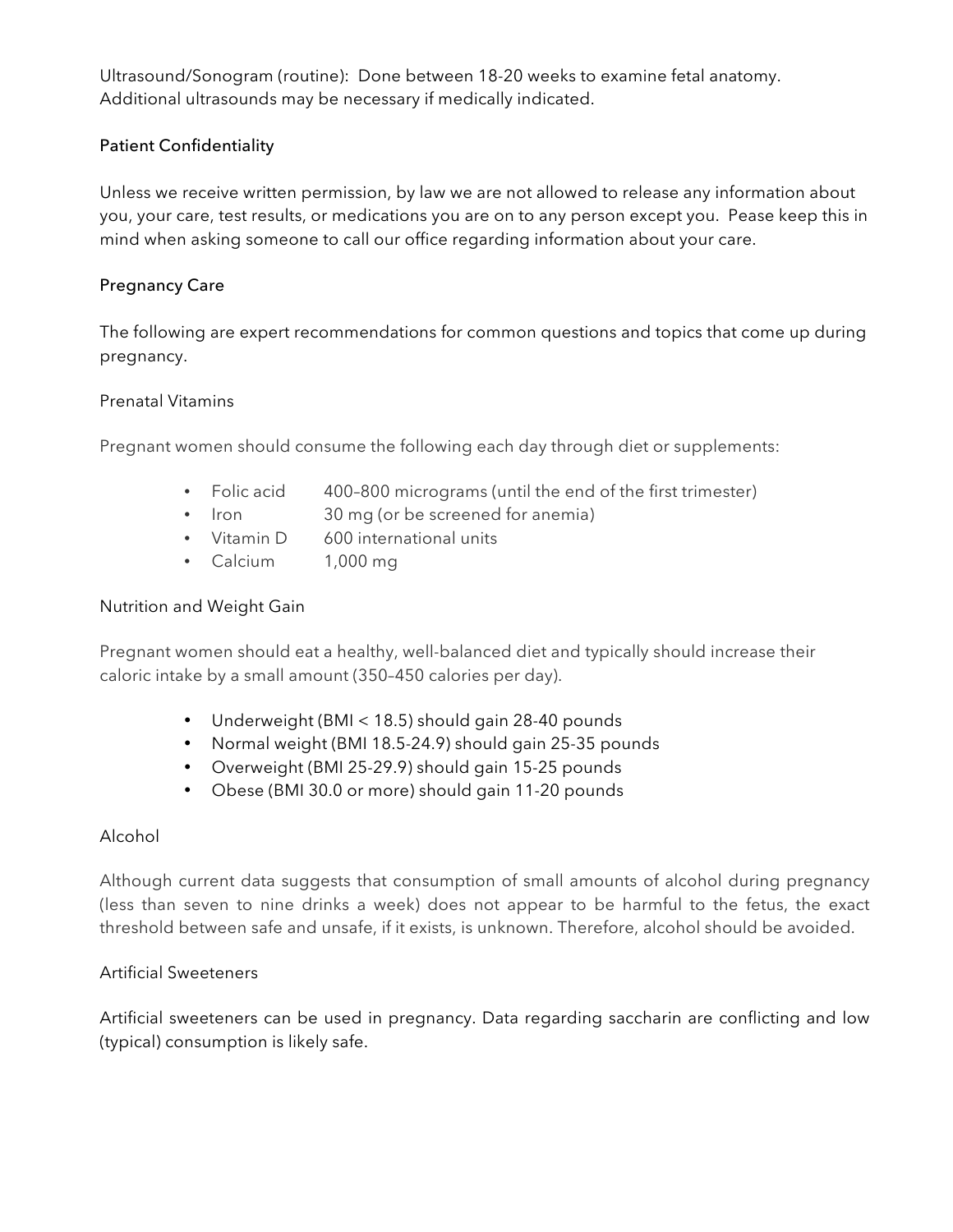# Caffeine

Low-to-moderate caffeine intake during pregnancy does not appear to be associated with any adverse outcomes. Pregnant women may have caffeine but should probably limit it to less than 300 milligrams a day. (A typical 8-ounce cup of brewed coffee has approximately 130 mg of caffeine. An 8-ounce cup of tea or 12-ounce soda has approximately 50 mg of caffeine.) Exact amounts vary based on the specific beverage or food.

## Fish Consumption

Pregnant women should try to consume two to three servings per week of fish with a high DHA (a type of omega-3 fat) and low mercury content. For women who do not achieve this, it is unknown whether DHA and n-3 PUFA (polyunsaturated fatty acids) supplements are beneficial, but they are unlikely to be harmful.

## Raw and Undercooked Fish

In line with current recommendations, pregnant women should generally avoid undercooked fish. However, sushi that was prepared in a clean and reputable establishment is unlikely to pose a risk to the pregnancy.

### Other Foods to Avoid

- Raw and undercooked meat
- Unwashed vegetables and fruit
- Unpasteurized dairy products
- Foods that are being recalled for possible Listeria contamination *Note:* Unheated deli meats could also potentially increase the risk of Listeria, but the risk in recent years in uncertain.

#### Smoking, Nicotine, and Vaping

Women should not smoke cigarettes during pregnancy. If you are unable to quit entirely, reduce smoking as much as possible. Nicotine replacement (with patches or gum) is appropriate as part of a smoking cessation strategy.

#### Marijuana

Marijuana use is not known to be associated with any adverse outcomes in pregnancy. However, data regarding long-term neurodevelopmental outcomes are lacking; therefore, marijuana use is currently not recommended during pregnancy.

#### Exercise and Bedrest

Pregnant women should be encouraged to exercise regularly. There is no known benefit to activity restriction or bedrest for pregnant women.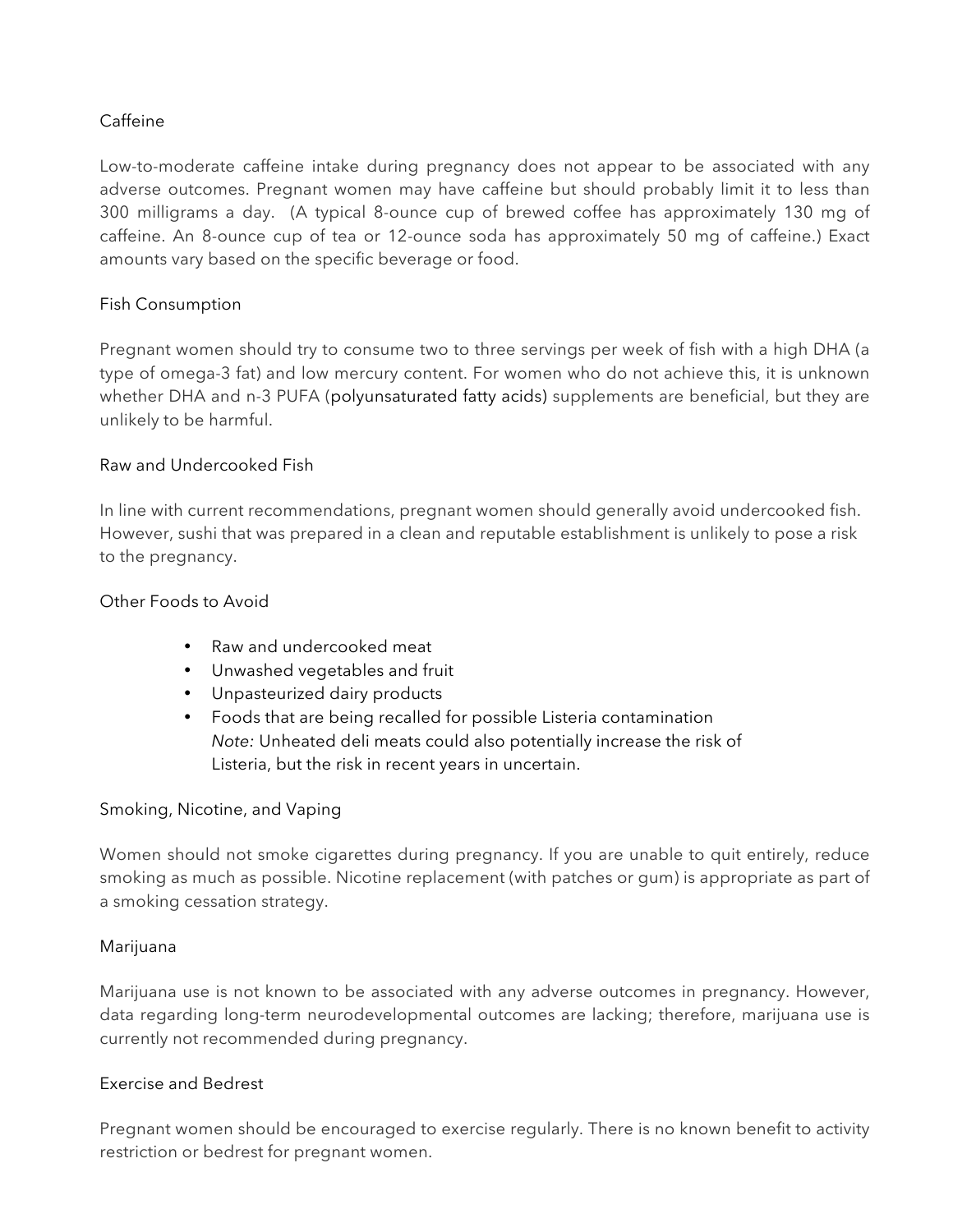# Avoiding Injury

Pregnant women should wear lap and shoulder seatbelts while in a motor vehicle and should not disable their airbags.

# Oral Health

Oral health and dental procedures can continue as scheduled during pregnancy.

## Hot Tubs and Swimming

Although data are limited, pregnant women should probably avoid hot tub use in the first trimester. Swimming pool use is not discouraged during pregnancy.

#### Insect Repellants

Topical insect repellants (including DEET) can be used during pregnancy and should be used in areas with high risk for insect-borne illnesses.

## Hair Dyes

Although data are limited, because systemic absorption is minimal, hair dye is presumed to be safe during pregnancy.

#### Travel

Airline travel is safe during pregnancy. There is no exact gestational age at which women must stop travel. Each pregnant woman must balance the benefit of the trip with the potential of a complication at her destination. Pregnant women should be familiar with the infection exposures and available medical care for each specific destination.

#### Sexual Intercourse

Pregnant women without bleeding, placenta previa at greater than 20 weeks of gestation, or ruptured membranes have no restrictions regarding sexual intercourse.

#### Sleeping Position

It is currently unknown whether, and at what gestational age, pregnant women should sleep on their side.

### Vaccination

Pregnant women should receive a Tdap vaccine (tetanus, diphtheria, and pertussis) during the third trimester and should receive the flu vaccine when available.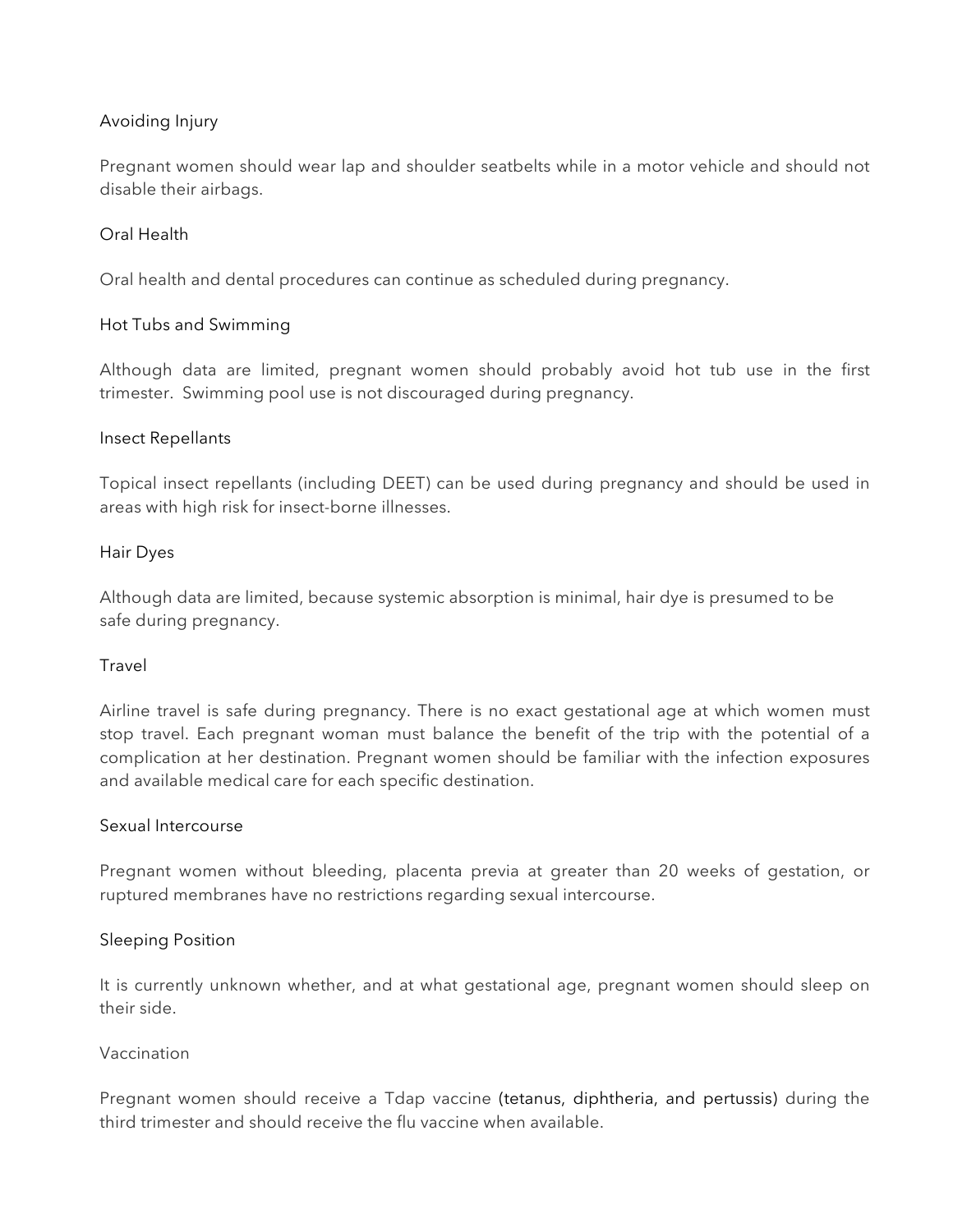## Exercise

Our practice encourages everyone to get some form of exercise while pregnant. It is good for your stamina, circulation, weight control and decreases feelings of fatigue. If you have been exercising, you may want to continue to do what your body is accustomed to. If you are new to exercising, we encourage you to start slowly and increase with time.

The American College of Obstetricians and Gynecologists considers the following conditions to be incompatible with vigorous exercise in pregnancy: severe anemia, ruptured membranes, an incompetent cervix or cerclage, bleeding or placenta previa after 26 weeks, certain types of lung and heart disease or multiple gestations. Always speak with a provider if you are unsure about a particular activity.

The following are general guidelines for exercising:

- Start off slowly, warm up and cool down adequately
- If you feel breathless, dizzy or overtired, stop and rest
- Do not hold your breath
- Exercise should be performed slowly and in control. Avoid pushing, pulling or leaning that will strain muscles or cause you to lose your balance. Remember, your center of gravity is different when you are pregnant.
- Wear supportive footwear and comfortable clothing
- Keep pulse rate under 140 beats per minute
- Avoid exercising in hot, humid weather
- Be sure to drink plenty of water during exercise

#### Good Activities During Pregnancy:

- Low impact aerobics
- Swimming
- Treadmill and walking
- Prenatal yoga

Forbidden Activities During Pregnancy:

- Scuba diving
- Skydiving
- Waterskiing
- Downhill skiing
- Rock climbing
- Hot yoga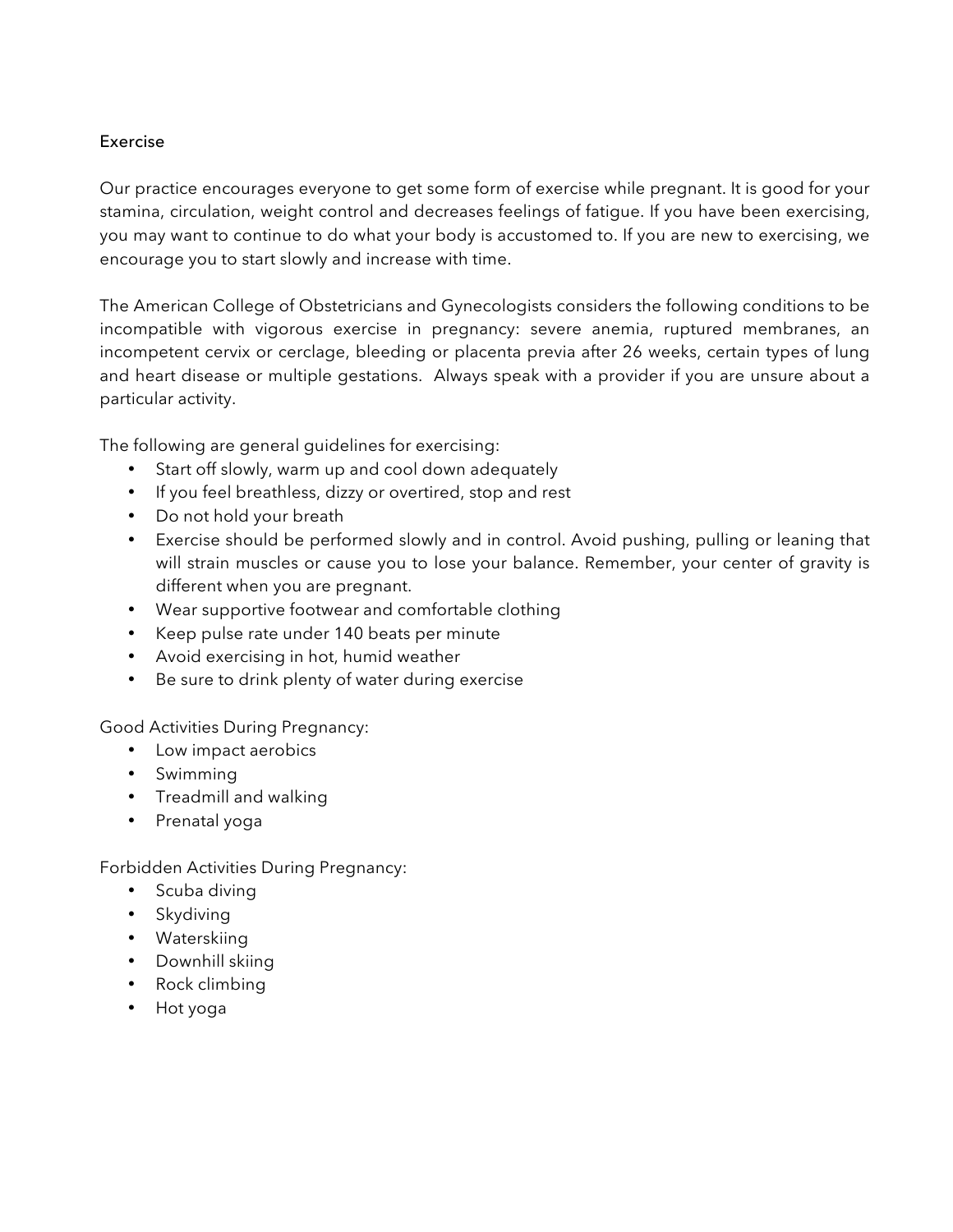### Medications During Pregnancy

Most patients have serious questions and concerns about medications during pregnancy. Any prescription medication we give you will be safe during your pregnancy. Other over-the-counter medications are also considered safe. If at any time you are unsure about a medication or a medication we have suggested is not effective, please call us for assistance.

The following guidelines should be used when choosing medications.

Ibuprofen and aspirin (unless you meet certain criteria) are not recommended during pregnancy.

Nausea: Vitamin B-6 (50 mg, twice a day), ginger (in the form of ginger ale, ginger tea or ginger tablets), sea bands (available at the drug store), Emetrol, or eat small frequent light meals. If these options do not help, notify the office and we can recommend other treatments. Nausea is very common during the first trimester.

Headache: Tylenol, 500 mg every 4 hours as needed.

Nasal Congestion or Cold: Warm salt water gargles, cold air humidifier, Sudafed, Benadryl (25 mg every 6 hours), Tylenol cold medications, ocean nasal spray, Flonase and Nasonex

Allergies: Antihistamines such as Zyrtec, Claritin, Allegra, and Benadryl

Cough: Robitussin or Robitussin DM (one teaspoonful every 4-6 hours), cough drops

Constipation: Increase water intake, increase fiber in your diet, Miralax, Metamucil, Citrucel, Senokot, Fibercon, Konsyl, or a stool softener such as Colace or Docusate

Diarrhea: Immodium, Kaopectate

Hemorrhoids: Tucks pads, Anusol, or Preparation H with cortisone, ointment or suppositories

Heartburn, Gas or Upset Stomach: Tums, Maalox, Mylanta, Pepcid AC, Prilosec, Riopan, Tagament HB and simethicone (Mylicon)

Skin Irritation: Alpha Keri, Aveeno, Caladryl, or Benadryl lotion, spray or cream, hydrocortisone

Insomnia: Tylenol PM, Benadryl, Unisom